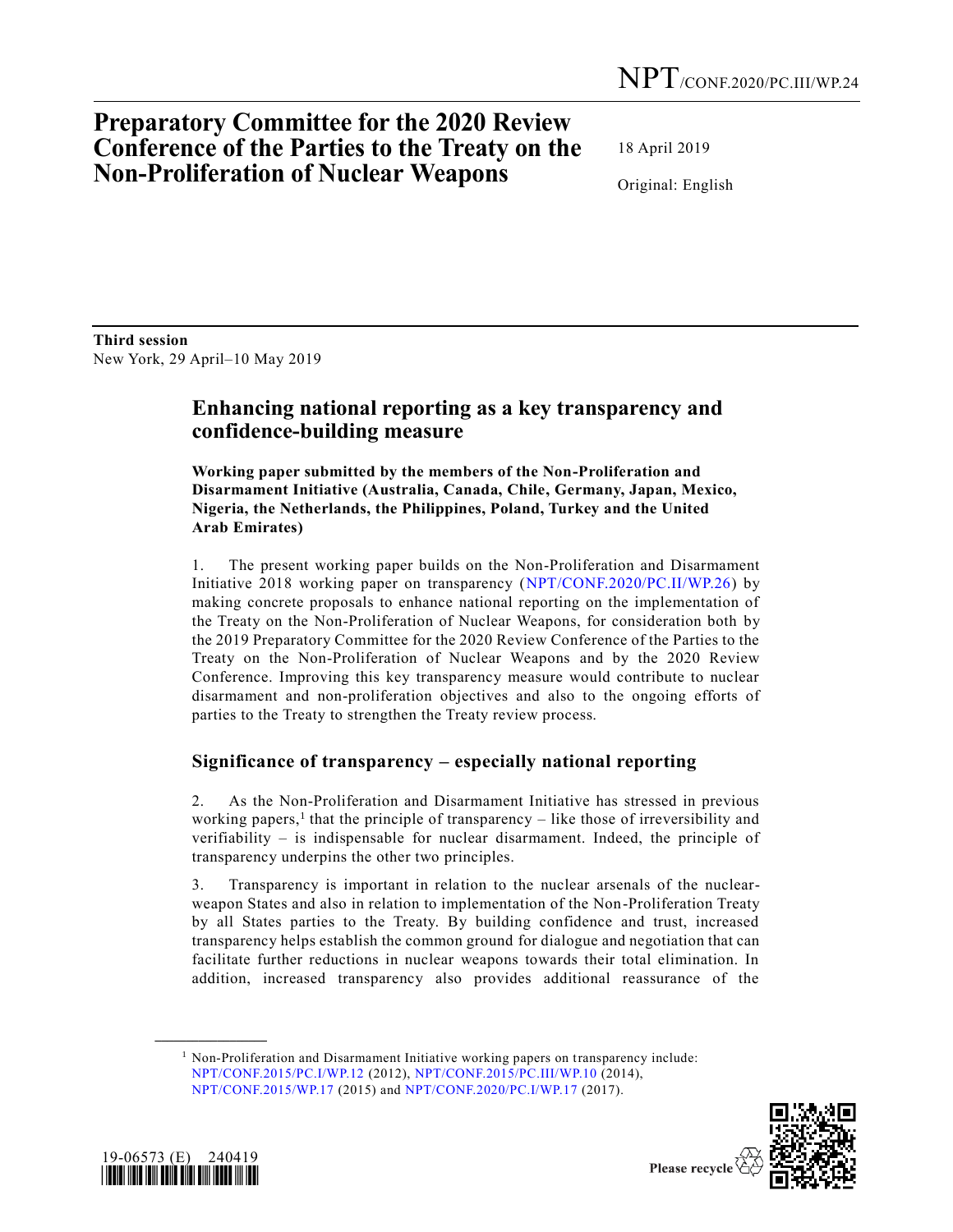commitment of parties to the Treaty to implementing their non-proliferation obligations under the Treaty.

4. The importance of transparency is apparent from the emphasis placed on it in the outcomes documents of the 2000 and 2010 Review Conferences and in working papers submitted by the Non-Proliferation and Disarmament Initiative, the New Agenda Coalition and others for the 2015 and 2020 Non-Proliferation Treaty review cycles.

5. The enhancement of the reporting mechanism, the submission of national reports and discussion of these reports will promote mutual understanding among States. In this regard, efforts to enhance transparency, including explanation and exchange of information about nuclear doctrine, strategy and capability, contribute to confidence-building and thereby enable further reductions in nuclear weapons.

6. In addition, noting that most non-nuclear-weapon States already implement non-proliferation and safeguards measures, enhancement of transparency measures shall further contribute to better functioning of the accountability mechanism of responsibility, especially by nuclear-weapon States in demonstrating their implementation of all articles of the Treaty, in particular article VI.

#### **Benefits of standardized reporting forms**

7. Although the adoption of a standard reporting form by nuclear-weapon States is especially important, widespread adoption by States parties to the Non-Proliferation Treaty of a standardized reporting form can pay dividends by ensuring baselines and establishing a common frame of reference, thereby helping to meet the difficult challenge of measuring progress on implementation of the Treaty.<sup>2</sup> Some attempt at such measurement is an important element of the Treaty review mechanism, including for accountability purposes.

8. We note the need for the nuclear-weapon States to report on a wider range of issues than non-nuclear-weapon States, as certain actions of the action plan contained in the Final Document of the 2010 Review Conference are applicable only to nuclearweapon States. There may also be value in having different approaches for two categories of non-nuclear-weapon State: those with, and those without, advanced nuclear capabilities.<sup>3</sup> This more calibrated approach would make it clearer that States are not expected to report on items inapplicable to them.

### **National reporting on the implementation of the Non-Proliferation Treaty: experience to date and areas for improvement**

9. To date, relatively few States have tended to report on their national progress in implementing the 2010 Non-Proliferation Treaty action plan. However, nuclearweapon States submitted their national reports in 2014 and 2015 – although they have yet to agree on the "standard reporting form" called for in action 21 of the 2010 action plan.

10. There is room for improvement in substantive reporting by individual States and our collective efforts to ensure that data provided is collated and indexed in a readily

**\_\_\_\_\_\_\_\_\_\_\_\_\_\_\_\_\_\_**

<sup>&</sup>lt;sup>2</sup> The New Agenda Coalition working paper "Strengthening accountability through enhanced transparency and measurability of the implementation of nuclear disarmament obligations and commitments under the Non-Proliferation Treaty" [\(NPT/CONF.2020/PC.I/WP.13](https://undocs.org/NPT/CONF.2020/PC.I/WP.13) (2017)) also refers to the concept of "measurability".

<sup>&</sup>lt;sup>3</sup> For present purposes, "advanced nuclear capabilities" is understood to mean that a State has a nuclear fuel cycle and/or uranium enrichment capabilities.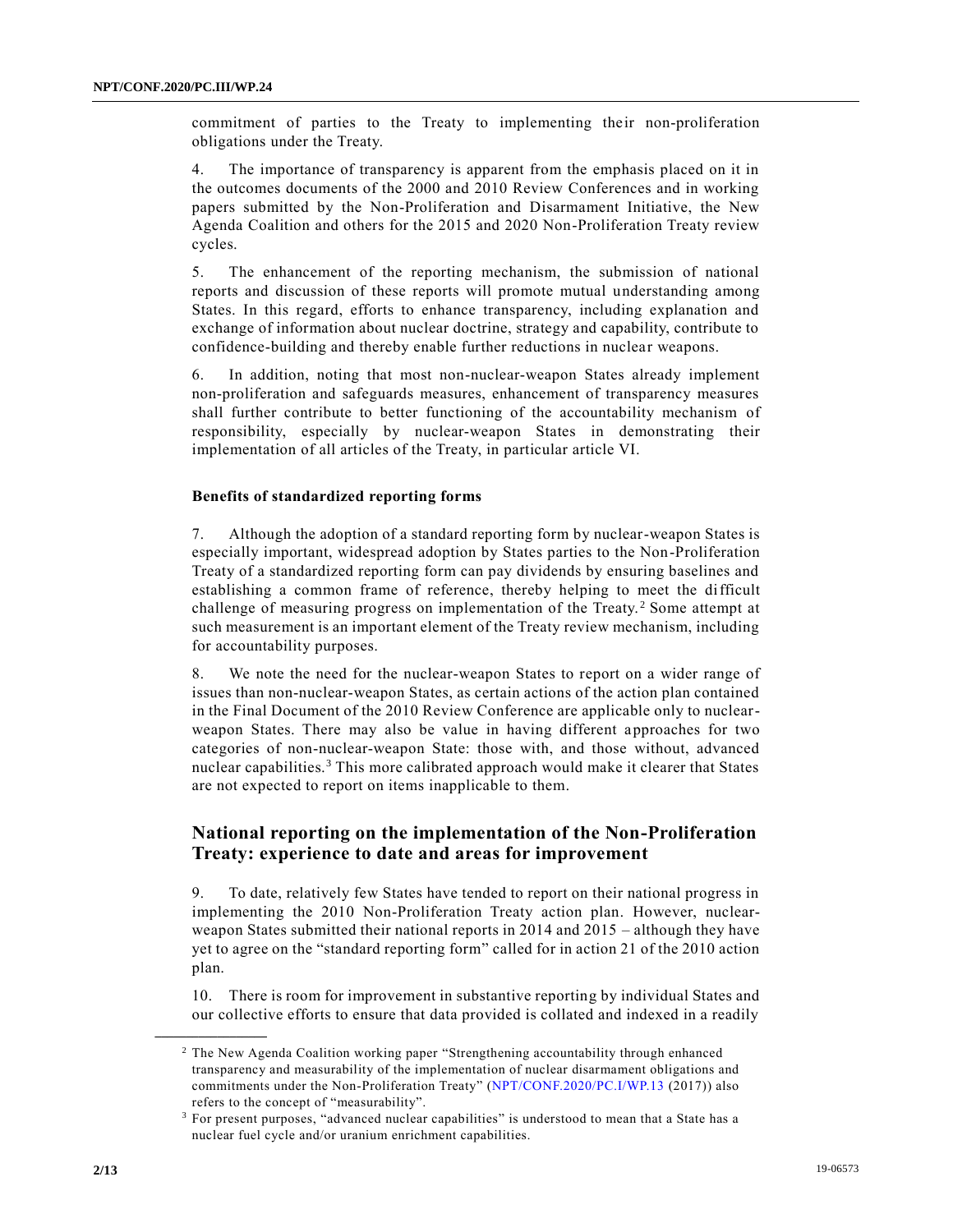accessible form. It would be useful for States parties to the Non-Proliferation Treaty to systematize reporting and develop a common frame of reference and to use such forms in practice, on the basis of a clear collective understanding of its importance.

### **Practical proposals to enhance future national reporting on the implementation of the Non-Proliferation Treaty**

11. Taking into account helpful feedback from a broad range of States on the Non-Proliferation and Disarmament Initiative transparency working paper submitted to the 2018 Preparatory Committee session,<sup>4</sup> the Non-Proliferation and Disarmament Initiative makes the following practical proposals to enhance future national reporting on the implementation of the Treaty.

#### *Prior to the 2020 Review Conference*

12. The Non-Proliferation and Disarmament Initiative makes the following proposals for the lead-up to the 2020 Non-Proliferation Treaty review process:

(a) All States parties should report to the 2020 Review Conference on their undertakings under the 2010 Non-Proliferation Treaty action plan, using the standard reporting form proposed in 2017 and 2018 by the Non-Proliferation and Disarmament Initiative for use by both nuclear- and non-nuclear-weapon States.<sup>5</sup>

(b) All nuclear-weapon States are strongly encouraged to:

(i) Agree upon a "standard reporting form" as soon as possible in accordance with action 21 of the 2010 Non-Proliferation Treaty action plan, taking into account the standard reporting form reproduced in the annex to the present paper and building on the "common framework" under which nuclear-weapon States made their national reports during the 2015 Treaty review cycle.

(ii) Report to the 2020 Review Conference on their 2010 action plan undertakings along the lines of action  $5<sup>6</sup>$  of the 2010 action plan, mutatis mutandis.

(iii) Use the opportunity of the 2019 Preparatory Committee session and other available forums and channels to further explain and share information regarding issues covered in their reports, including nuclear doctrine and security assurances.

#### *At the 2020 Review Conference*

**\_\_\_\_\_\_\_\_\_\_\_\_\_\_\_\_\_\_**

13. The Non-Proliferation and Disarmament Initiative suggests that sufficient dedicated time be allocated at the 2020 Review Conference for States parties to focus specifically on the issue of national reporting on the implementation of the Non-Proliferation Treaty, with a view to:

(a) Reviewing the proportion of States parties issuing regular reporting;

<sup>4</sup> "Proposals by the Non-Proliferation and Disarmament Initiative to enhance transparency for strengthening the review process for the Treaty on the Non-Proliferation of Nuclear Weapons" [\(NPT/CONF.2020/PC.II/WP.26\)](https://undocs.org/NPT/CONF.2020/PC.II/WP.26), dated 11 April 2018, submitted to the 2018 Preparatory Committee session.

<sup>5</sup> Working paper on "transparency by all States parties to the Treaty on the Non-Proliferation of Nuclear Weapons" [\(NPT/CONF.2020/PC.I/WP.17\)](https://undocs.org/NPT/CONF.2020/PC.I/WP.17) of 19 April 2017, submitted to the 2017 Non-Proliferation Treaty Preparatory Committee session. For the 2018 Non-Proliferation and Disarmament Initiative working paper, see footnote 4.

<sup>6</sup> Action 5 provided for reporting to the 2014 Non-Proliferation Treaty Preparatory Committee.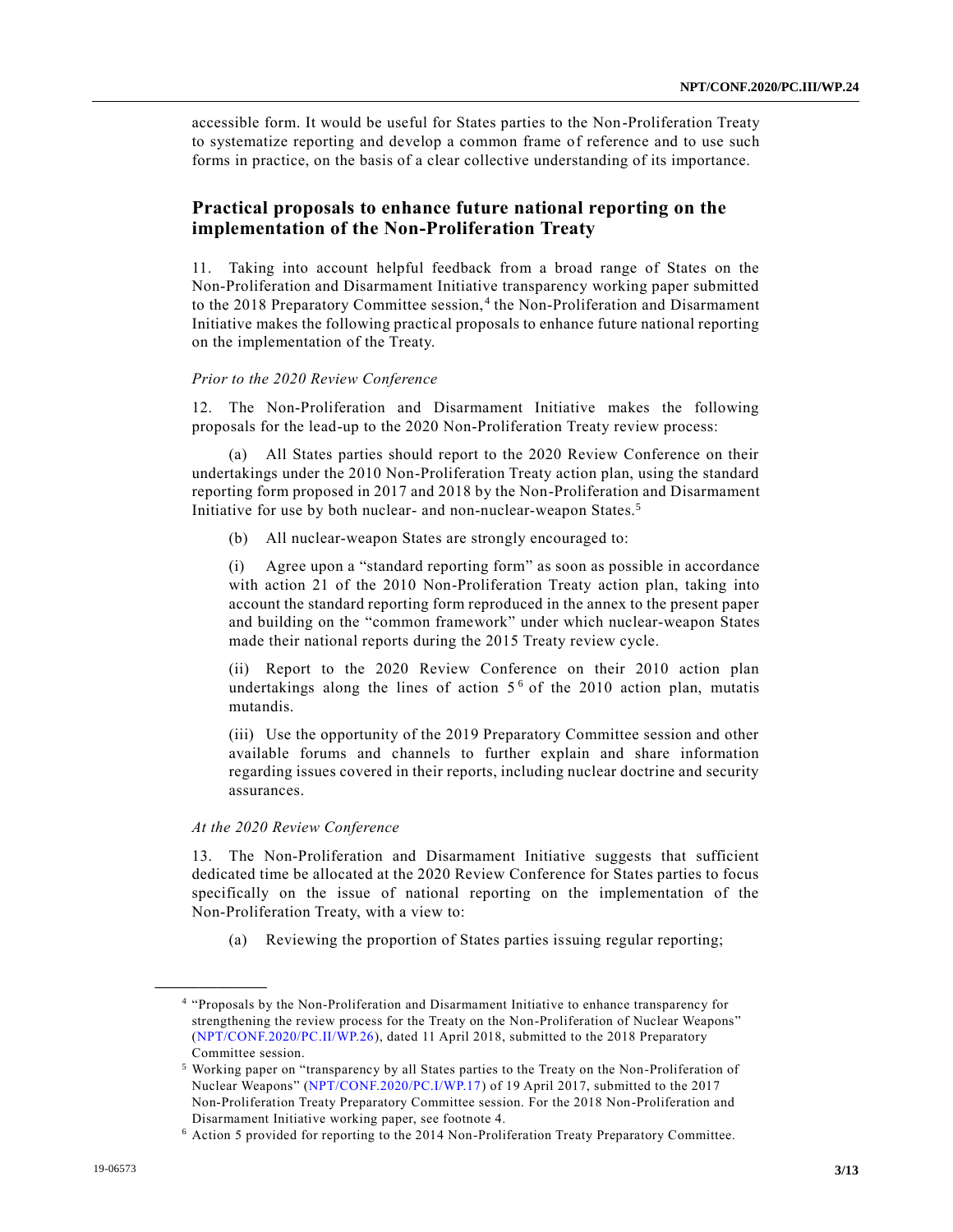(b) Encouraging States parties to identify and remove any barriers to optimal reporting;

(c) Having an interactive discussion on their reports, including discussion on the nuclear doctrine and security assurances of nuclear-weapon States;

(d) Recommending regular action by the Office for Disarmament Affairs (or other suitable entity) to collate, index and report on national reporting practice on the implementation of the Non-Proliferation Treaty;

(e) Agreeing to make future regular national reports at specified frequencies. The Non-Proliferation and Disarmament Initiative suggests that an appropriate reporting schedule would be for all States parties to submit two reports per review cycle, one in advance of each of the following meetings:

(i) The second Preparatory Committee session of each cycle;

(ii) Every review conference;

(f) Agreeing on reporting form(s) to be used by States parties in future. Such forms should ensure that national reports provide "accurate, up-to-date, complete and comparable information".<sup>7</sup> They should also be updated to reflect the latest outcome of review conferences. To be appropriately targeted and avoid inapplicable reporting burdens on States, such forms could contain reporting items in the following format:

(i) Nuclear-weapon States;

(ii) Non-nuclear-weapon States with advanced nuclear capabilities;  $8<sup>8</sup>$ 

(iii) Non-nuclear-weapon States without advanced nuclear capabilities;

The annex contains an indicative matrix of which items these different categories of States would be expected to report upon;

(g) (In the event of lack of agreement by 2020 among nuclear-weapon States on a standard reporting form:) Reaffirming the 2010 (action 21) commitment in this respect;

(h) Agreeing that reporting intervals for nuclear-weapon States should be no longer, and preferably shorter, than those for non-nuclear-weapon States;

(i) Agreeing that in future (commencing with the 2022–2025 Non-Proliferation Treaty review cycle):

(i) Preparatory Committee sessions will allocate dedicated time to discuss the practice of reporting by all States parties and challenges faced by States parties in reporting;

(ii) At least one Preparatory Committee session per review cycle will allocate specific time to discuss the reporting practice of nuclear-weapon States;

(iii) Preparatory Committee session chairs will forward a summary of outcomes of discussion on reporting practice and related challenges to the presiding officer of the next Preparatory Committee or (as applicable) revie w conference;

**\_\_\_\_\_\_\_\_\_\_\_\_\_\_\_\_\_\_**

<sup>7</sup> This language is borrowed from the New Agenda Coalition's working paper to the 2017 NPT PrepCom, "Strengthening accountability through enhanced transparency and measurability of the implementation of nuclear disarmament obligations and commitments under the Non-Proliferation Treaty" [\(NPT/CONF.2020/PC.I/WP.13\)](https://undocs.org/NPT/CONF.2020/PC.I/WP.13) of 24 March 2017.

<sup>8</sup> For present purposes, "advanced nuclear capabilities" is understood to mean that a State has a nuclear fuel cycle and/or uranium enrichment capabilities.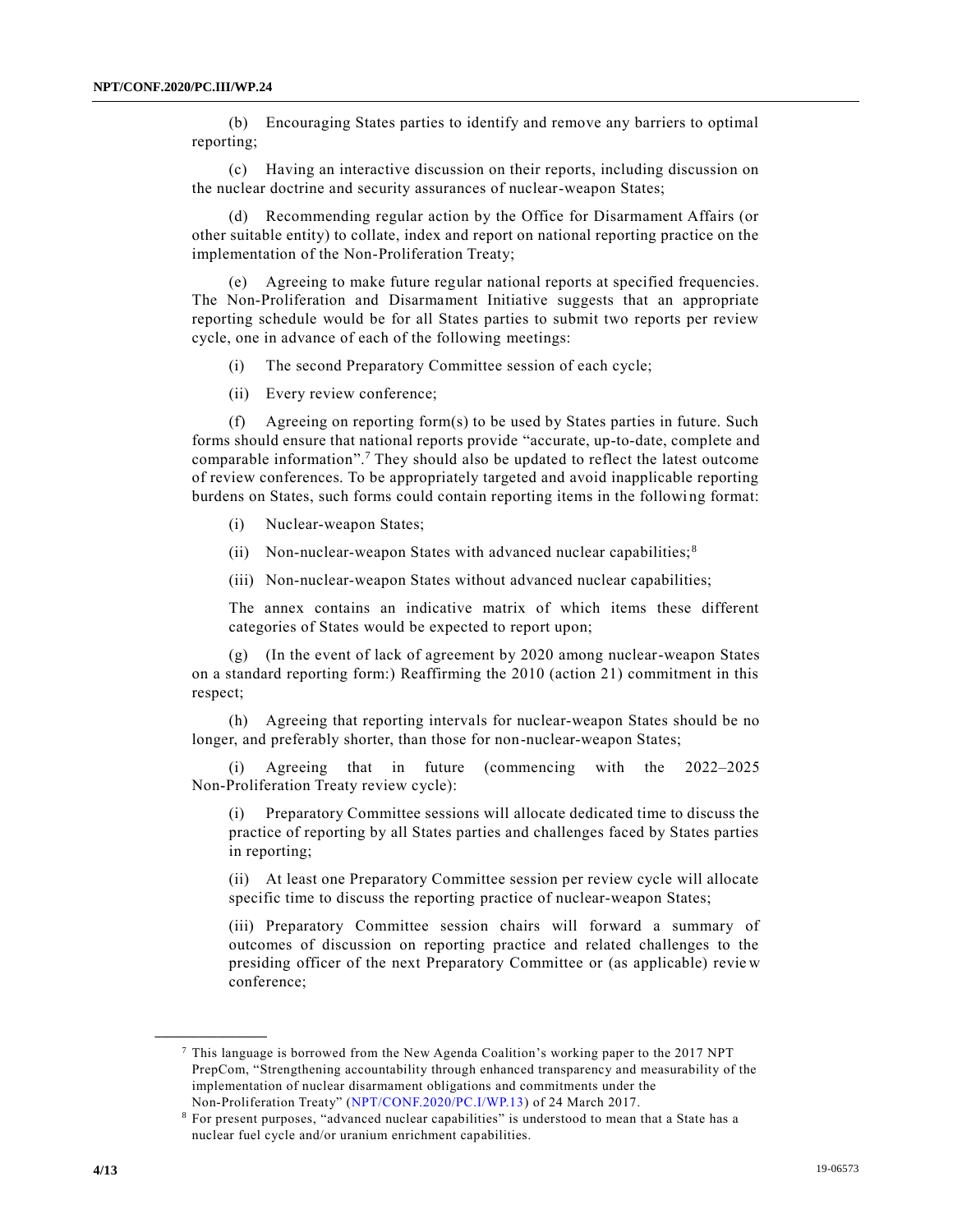(j) Agreeing that the 2025 Review Conference will be clearly mandated to:

(i) Review progress made up until 2025 in implementing the reporting mechanism;

(ii) Decide on next steps in the elaboration and further improvement of the reporting mechanism;

(k) Further entrenching and improving the reporting mechanism within the framework of wider efforts to strengthen the Non-Proliferation Treaty review process by such means as States parties to the Treaty may decide at the 2020 Review Conference.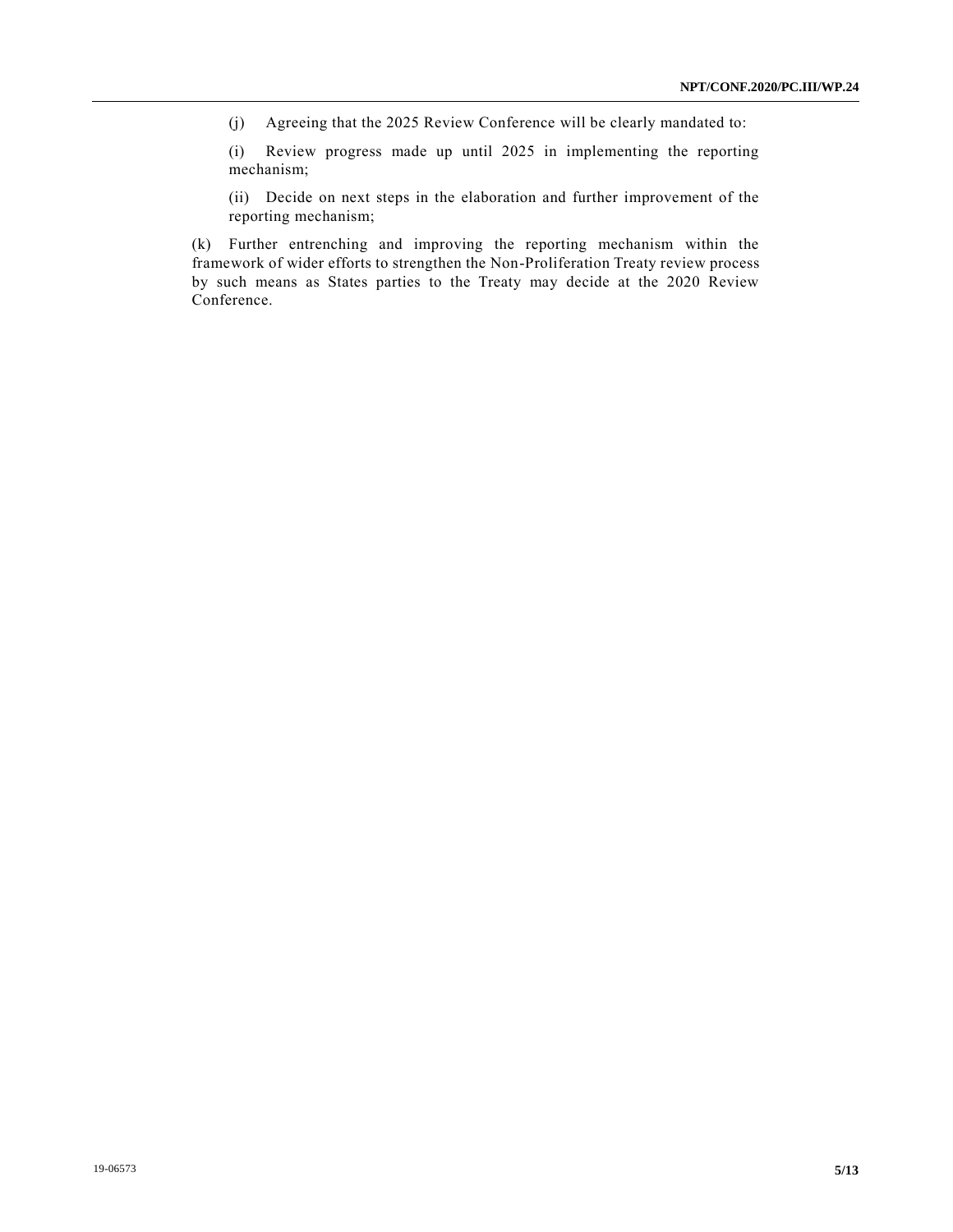#### **6 /13 Annex**

## **Future national reporting templates on implementation of the Treaty on the Non-Proliferation of Nuclear Weapons: suggested coverage of topics for different categories of States parties to the Treaty – indicative matrix**

*Note*: The present document proposes only the topics to be addressed by three categories of States in a future reporting template. The full version of such a reporting template would contain much more detail than appears here.

In the final three columns: Yes denotes that reporting is expected No denotes that reporting is not expected/Optional denotes reporting preferred, if applicable .

| 2010 Non-Proliferation Treatv<br>action No. |                                   |                                                                                                                                  |                                         | Non-nuclear-weapon States                              |                                                                     |
|---------------------------------------------|-----------------------------------|----------------------------------------------------------------------------------------------------------------------------------|-----------------------------------------|--------------------------------------------------------|---------------------------------------------------------------------|
|                                             | Topic                             |                                                                                                                                  | (i) Nuclear-<br>weapon<br><b>States</b> | (ii) With<br>advanced"<br>nuclear<br>$capabilities$ "* | (iii) Without<br>"advanced<br>nuclear<br>capabilities" <sup>a</sup> |
|                                             | Nuclear disarmament               |                                                                                                                                  |                                         |                                                        |                                                                     |
| $\mathbf{1}$                                |                                   | • National policy on nuclear disarmament                                                                                         | Yes                                     | Yes                                                    | Yes                                                                 |
|                                             |                                   | • Membership in regional/multilateral groups that promote nuclear disarmament                                                    |                                         |                                                        |                                                                     |
| 2                                           | Principles and<br>objectives      | • National policy on irreversibility, verifiability and transparency                                                             | Yes                                     | Yes                                                    | Yes                                                                 |
|                                             |                                   | • Support for General Assembly resolutions supporting irreversibility, verifiability and<br>transparency                         |                                         |                                                        |                                                                     |
| 3                                           |                                   | Measures to reduce national stockpiles of nuclear weapons                                                                        | Yes                                     | N <sub>0</sub>                                         | No                                                                  |
| 4                                           |                                   | New START                                                                                                                        | Yes                                     | N <sub>0</sub>                                         | N <sub>0</sub>                                                      |
| 5                                           |                                   | • Reductions in national stockpiles in each of the post-1995 Non-Proliferation Treaty<br>review cycles                           | Yes                                     | N <sub>o</sub>                                         | N <sub>0</sub>                                                      |
|                                             | Disarmament of<br>nuclear weapons | • Current stockpiles of nuclear warheads and delivery vehicles: specified details                                                |                                         |                                                        |                                                                     |
|                                             |                                   | • Current stockpiles of fissile material for nuclear weapons: specified details                                                  |                                         |                                                        |                                                                     |
|                                             |                                   | • Measures to diminish the role and significance of nuclear weapons in doctrine                                                  |                                         |                                                        |                                                                     |
|                                             |                                   | • Policy reviews on nuclear weapon stockpiles, nuclear doctrine or nuclear posture                                               |                                         |                                                        |                                                                     |
|                                             |                                   | • Measures to reduce the operational readiness of the nuclear arsenal and efforts to<br>engage non-nuclear-weapon States on this |                                         |                                                        |                                                                     |
|                                             |                                   | • Measures to reduce the risk of accidental use of nuclear weapons                                                               |                                         |                                                        |                                                                     |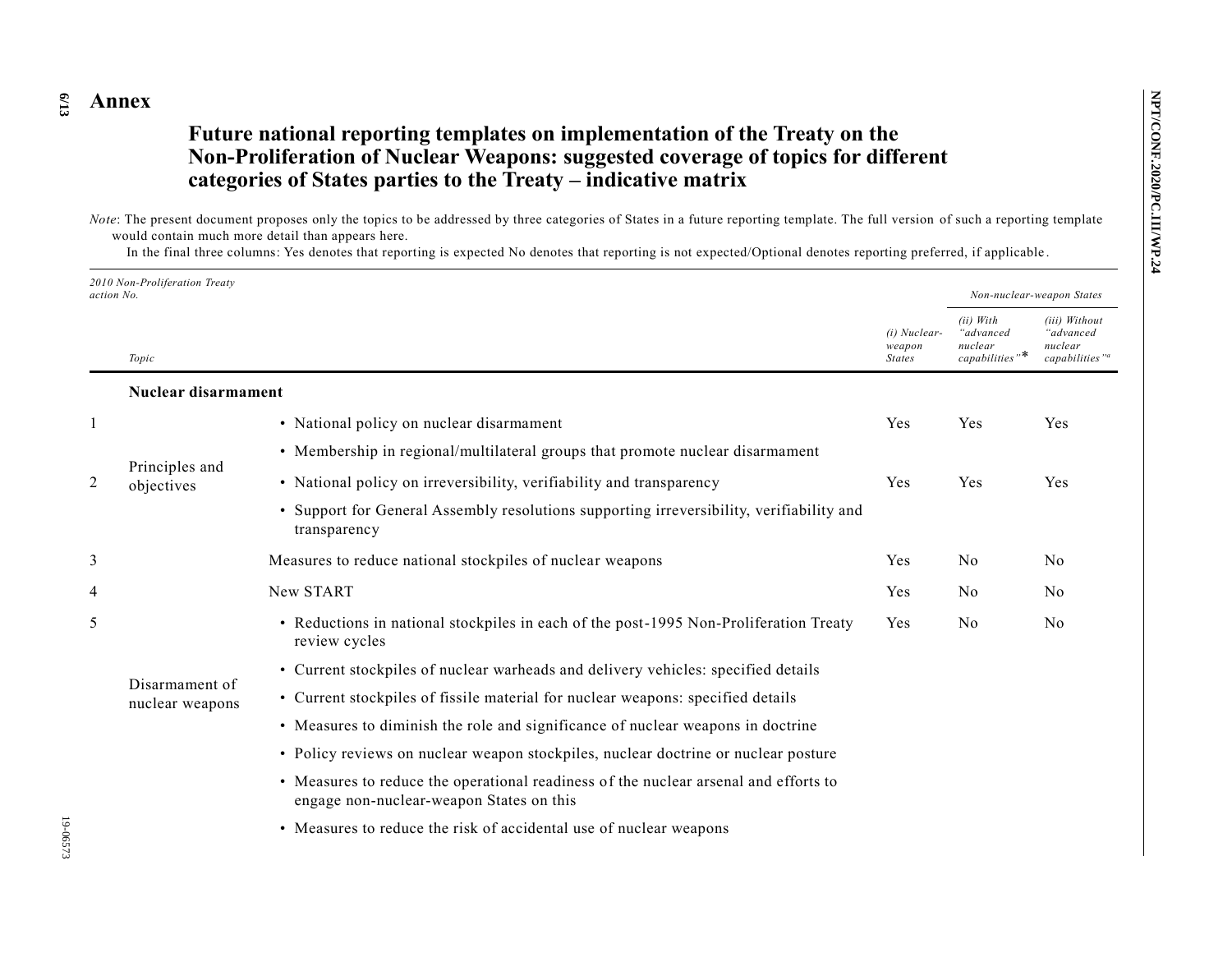| 2010 Non-Proliferation Treaty<br>action No. |                                                           |
|---------------------------------------------|-----------------------------------------------------------|
| Topic                                       |                                                           |
|                                             | • Confidence and-security-building measures to enhance tr |
|                                             | • Support for a Conference on Disarmament subsidiary boom |
|                                             | • Particination in any working groups on nuclear disarmam |

|        |                                   | • Confidence and-security-building measures to enhance transparency                                                                                                                                   |     |                |                |
|--------|-----------------------------------|-------------------------------------------------------------------------------------------------------------------------------------------------------------------------------------------------------|-----|----------------|----------------|
| 6      |                                   | • Support for a Conference on Disarmament subsidiary body on nuclear disarmament                                                                                                                      | Yes | Yes            | Yes            |
|        |                                   | • Participation in any working groups on nuclear disarmament                                                                                                                                          |     |                |                |
| $\tau$ |                                   | Support for a Conference on Disarmament subsidiary body to discuss effective<br>international arrangements to assure non-nuclear-weapon States against the use or threat<br>of use of nuclear weapons | Yes | Yes            | Yes            |
| 8      | Security                          | Negative security assurances                                                                                                                                                                          | Yes | N <sub>0</sub> | N <sub>o</sub> |
| 9      | assurances                        | Nuclear-weapon-free zone treaties: efforts to ratify relevant protocols or review<br>reservations                                                                                                     | Yes | No             | No             |
|        |                                   | Nuclear-weapon-free zone treaties: support for establishment; name of treaty to which<br>party                                                                                                        | Yes | Yes            | Yes            |
| 10     |                                   | Status; efforts to ratify; efforts encouraging Annex 2 States to sign/ratify                                                                                                                          | Yes | Yes            | Yes            |
| 11     |                                   | Date of signature and ratification; status of reporting policy on moratorium                                                                                                                          | Yes | Yes            | Yes            |
| 12     |                                   | Summary of reports made since 2011 to the biennial conferences on Facilitating the Entry<br>into Force of the Comprehensive Nuclear-Test-Ban Treaty (Article XIV conferences)                         | Yes | Yes            | Yes            |
| 13     | Comprehensive<br>Nuclear-Test-Ban | National implementation activities and activities promoting entry into force                                                                                                                          | Yes | Yes            | Yes            |
| 14     | Treaty                            | • Efforts to construct/complete/certify International Monitoring System stations                                                                                                                      | Yes | Yes            | Yes            |
|        |                                   | • Efforts to help the Comprehensive Nuclear-Test-Ban Treaty Organization strengthen<br>its verification regime                                                                                        |     |                |                |
|        |                                   | • National efforts to help develop the on-site inspection capabilities of the<br>Comprehensive Nuclear-Test-Ban Treaty Organization                                                                   |     |                |                |
| 15     | Fissile materials                 | Fissile material cut-off treaty: support for launching negotiations; summary of<br>contributions to the group of governmental experts and the Group of Eminent Persons                                | Yes | Yes            | Yes            |
| 16     |                                   | Specific details on current status and future plans                                                                                                                                                   | Yes | N <sub>0</sub> | N <sub>o</sub> |

19-06573 19-06573

*action No. Non-nuclear-weapon States*

*(iii) Without "advanced nuclear capabilities" a*

*(ii) With "advanced nuclear capabilities"*\*

*(i) Nuclear-weapon States*

**7/13**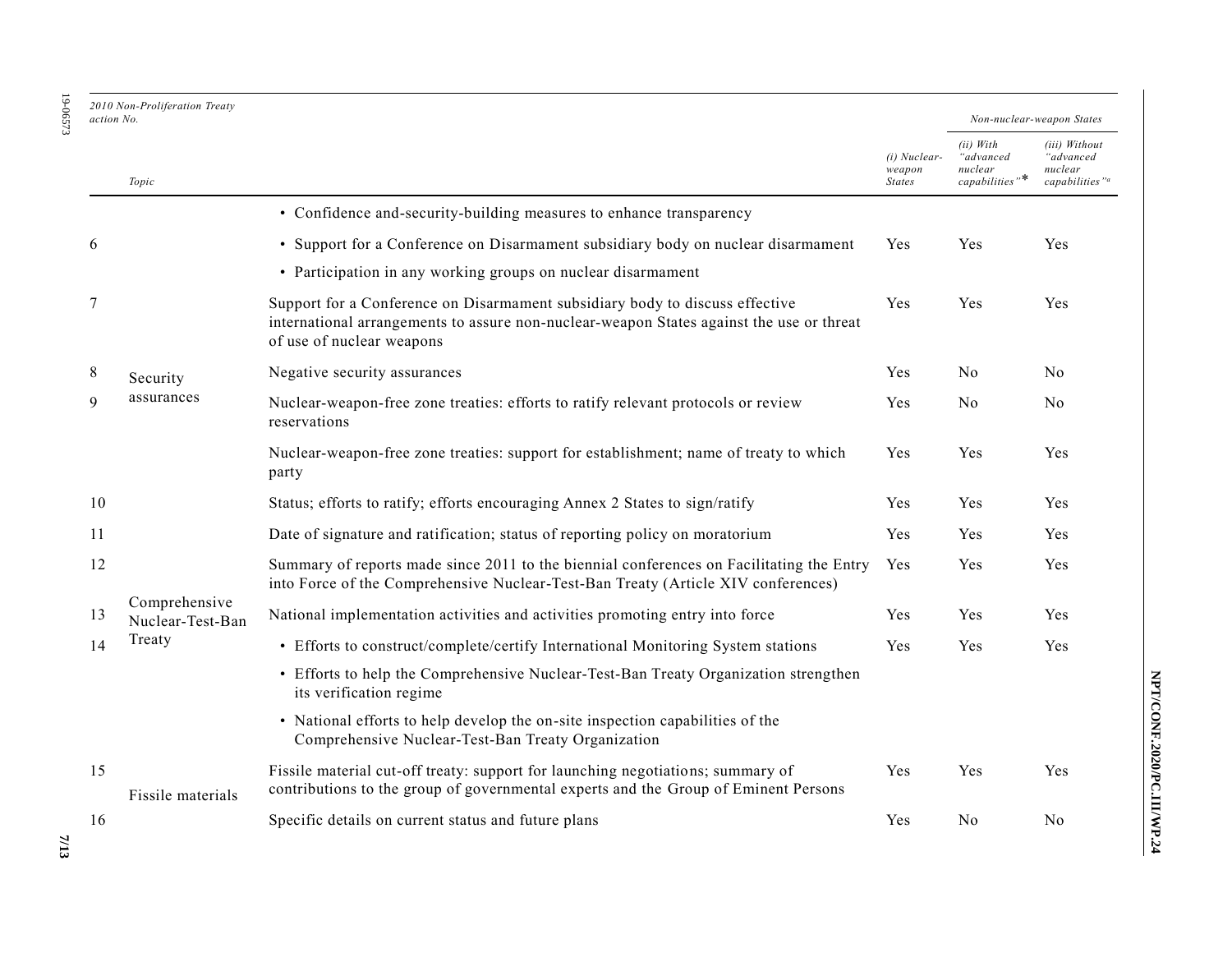| Non-nuclear-weapon States<br>i) With<br>advanced<br>uclear<br>upabilities "* | (iii) Without<br>"advanced<br>nuclear<br>capabilities" <sup>a</sup> |                            |  |
|------------------------------------------------------------------------------|---------------------------------------------------------------------|----------------------------|--|
| Jο                                                                           | No                                                                  | NPT/CONF.2020/PC.III/WP.24 |  |

*(i) Nuclear-weapon States*

*(ii) With "advanced nuclear capabilities"*\*

Yes No No

Yes No No

Yes Yes Yes

| 2010 Non-Proliferation Treaty<br>action No.  |                                                                                                                                                                                                                               |  |  |  |  |
|----------------------------------------------|-------------------------------------------------------------------------------------------------------------------------------------------------------------------------------------------------------------------------------|--|--|--|--|
| Topic                                        |                                                                                                                                                                                                                               |  |  |  |  |
| 17                                           | • Status of development of appropriate legally binding verification arrangements to<br>ensure the irreversible removal of excess fissile materials                                                                            |  |  |  |  |
|                                              | • Proposals/statements supporting development of appropriate legally binding<br>verification arrangements to ensure the irreversible removal of excess fissile<br>materials from military stockpiles by nuclear-weapon States |  |  |  |  |
| 18                                           | • Any current or future plans to dismantle, or convert to peaceful uses, facilities that<br>produce fissile materials for nuclear weapons purposes                                                                            |  |  |  |  |
|                                              | • Confirmation that domestic nuclear facilities do not produce fissile materials for use<br>in nuclear weapons or other nuclear explosive devices                                                                             |  |  |  |  |
| Nuclear<br>19<br>disarmament<br>verification | • Any cooperation among Governments, the United Nations and civil society aimed at<br>increasing confidence, improving transparency and developing efficient verification<br>capabilities related to nuclear disarmament      |  |  |  |  |
|                                              | • Summary of national, regional and international efforts to promote greater<br>transparency, confidence and efficiency in the verification of nuclear disarmament                                                            |  |  |  |  |

|    |                  | • Summary of national, regional and international efforts to promote greater<br>transparency, confidence and efficiency in the verification of nuclear disarmament |            |            |     |
|----|------------------|--------------------------------------------------------------------------------------------------------------------------------------------------------------------|------------|------------|-----|
| 20 |                  | Year and official document symbol of regular reports on the implementation of:                                                                                     | Yes        | <b>Yes</b> | Yes |
|    |                  | • Article VI of the Non-Proliferation Treaty                                                                                                                       |            |            |     |
|    | Transparency and | • Paragraph 4 (c) of the Principles and objectives for nuclear non-proliferation and<br>disarmament agreed in 1995                                                 |            |            |     |
|    | reporting        | • The 13 practical steps agreed in 2000                                                                                                                            |            |            |     |
| 21 |                  | Transparency and reporting (by nuclear-weapon States):                                                                                                             | <b>Yes</b> | No.        | No. |
|    |                  | • Any agreed standard reporting form and determined reporting intervals                                                                                            |            |            |     |
|    |                  | • Efforts toward such agreement/determination                                                                                                                      |            |            |     |
|    |                  | Efforts encouraging nuclear-weapon States to agree on a standard reporting form and to<br>determine appropriate reporting interval                                 | Yes        | <b>Yes</b> | Yes |
| 22 | Education        | Efforts to promote nuclear disarmament and non-proliferation education                                                                                             | Yes        | Yes        | Yes |
|    |                  |                                                                                                                                                                    |            |            |     |

**8 /13**

20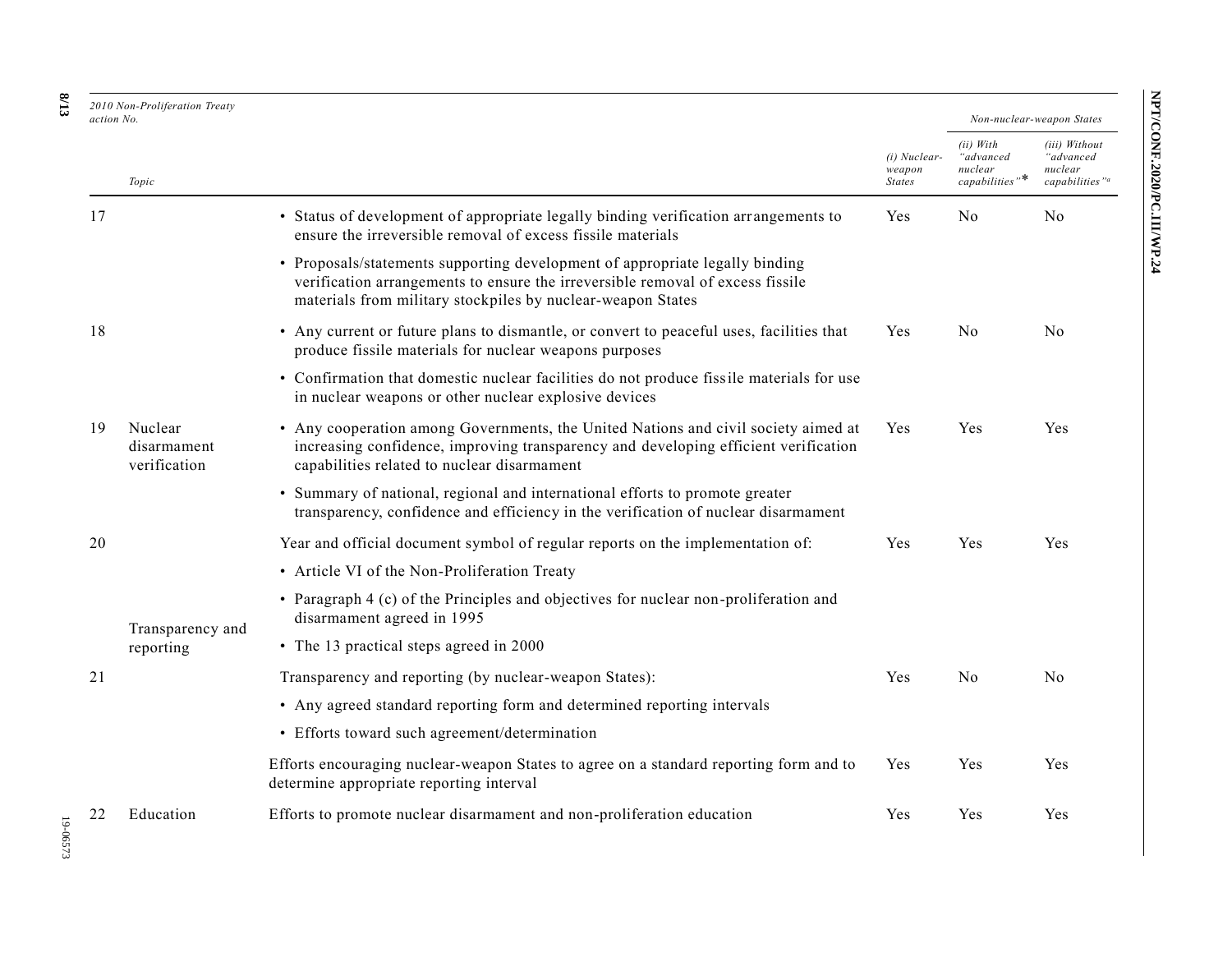19-06573

19-06573

|    | 2010 Non-Proliferation Treaty<br>action No. |                                                                                                                                                                                                                                                                        |                                         | Non-nuclear-weapon States                              |                                                                     |
|----|---------------------------------------------|------------------------------------------------------------------------------------------------------------------------------------------------------------------------------------------------------------------------------------------------------------------------|-----------------------------------------|--------------------------------------------------------|---------------------------------------------------------------------|
|    | Topic                                       |                                                                                                                                                                                                                                                                        | (i) Nuclear-<br>weapon<br><b>States</b> | (ii) With<br>"advanced<br>nuclear<br>$capabilities$ "* | (iii) Without<br>"advanced<br>nuclear<br>capabilities" <sup>a</sup> |
|    | Nuclear non-proliferation                   |                                                                                                                                                                                                                                                                        |                                         |                                                        |                                                                     |
| 23 |                                             | Efforts to promote universalization of adherence to the Non-Proliferation Treaty                                                                                                                                                                                       | Yes                                     | Yes                                                    | Yes                                                                 |
| 24 | International<br>Atomic Energy              | Safeguards agreements concluded with IAEA (e.g., comprehensive safeguards agreement;<br>Additional Protocol; and/or modified small quantities protocol))                                                                                                               | Yes                                     | Yes                                                    | Yes                                                                 |
| 25 | Agency (IAEA)<br>Safeguards                 | Efforts to conclude a comprehensive safeguards agreement or to encourage other States<br>to do so                                                                                                                                                                      | Yes                                     | Yes                                                    | Yes                                                                 |
| 26 |                                             | • National efforts to comply with non-proliferation obligations                                                                                                                                                                                                        | Yes                                     | Yes                                                    | Yes                                                                 |
|    |                                             | • Initiatives (e.g., Non-Proliferation Treaty working papers) promoting high compliance standards                                                                                                                                                                      |                                         |                                                        |                                                                     |
|    |                                             | • IAEA conclusions: non-diversion and absence of undeclared material/activities                                                                                                                                                                                        |                                         |                                                        |                                                                     |
| 27 |                                             | National steps to address cases of non-compliance with non-proliferation obligations under the Treaty (e.g.,<br>implementing Security Council sanctions regimes and statements in international forums, such as the IAEA<br>General Conference and Board of Governors) | Yes                                     | Yes                                                    | Yes                                                                 |
| 28 |                                             | • Dates of signature and entry into force of the Additional Protocol                                                                                                                                                                                                   | Yes                                     | Yes                                                    | Yes                                                                 |
|    |                                             | • Efforts to implement the Additional Protocol                                                                                                                                                                                                                         |                                         |                                                        |                                                                     |
|    |                                             | Efforts to encourage others to implement the Additional Protocol                                                                                                                                                                                                       | Yes                                     | Yes                                                    | Yes                                                                 |
| 29 | IAEA safeguards                             | Efforts to promote/assist conclusion/implementation by other States of a comprehensive<br>safeguards agreement                                                                                                                                                         | Yes                                     | Yes                                                    | Yes                                                                 |
| 30 |                                             | Support for wider application of safeguards in nuclear-weapon States                                                                                                                                                                                                   | Yes                                     | Yes                                                    | Yes                                                                 |
| 31 |                                             | Efforts to amend or rescind an existing small quantities protocol                                                                                                                                                                                                      | No                                      | N <sub>o</sub>                                         | Yes                                                                 |
| 32 |                                             | Efforts to review and evaluate IAEA safeguards                                                                                                                                                                                                                         | Yes                                     | Yes                                                    | Yes                                                                 |
| 33 |                                             | • Status of payment of assessed contributions to IAEA                                                                                                                                                                                                                  | Yes                                     | Yes                                                    | Yes                                                                 |
|    |                                             | • Extrabudgetary, voluntary and/or in-kind contributions to IAEA                                                                                                                                                                                                       |                                         |                                                        |                                                                     |
| 34 |                                             | Contributions to an international technology base to improve IAEA safeguards                                                                                                                                                                                           | Yes                                     | Yes                                                    | Yes                                                                 |

NPT/CONF.2020/PC.III/WP.24 **NPT/CONF.2020/PC.III/WP.24**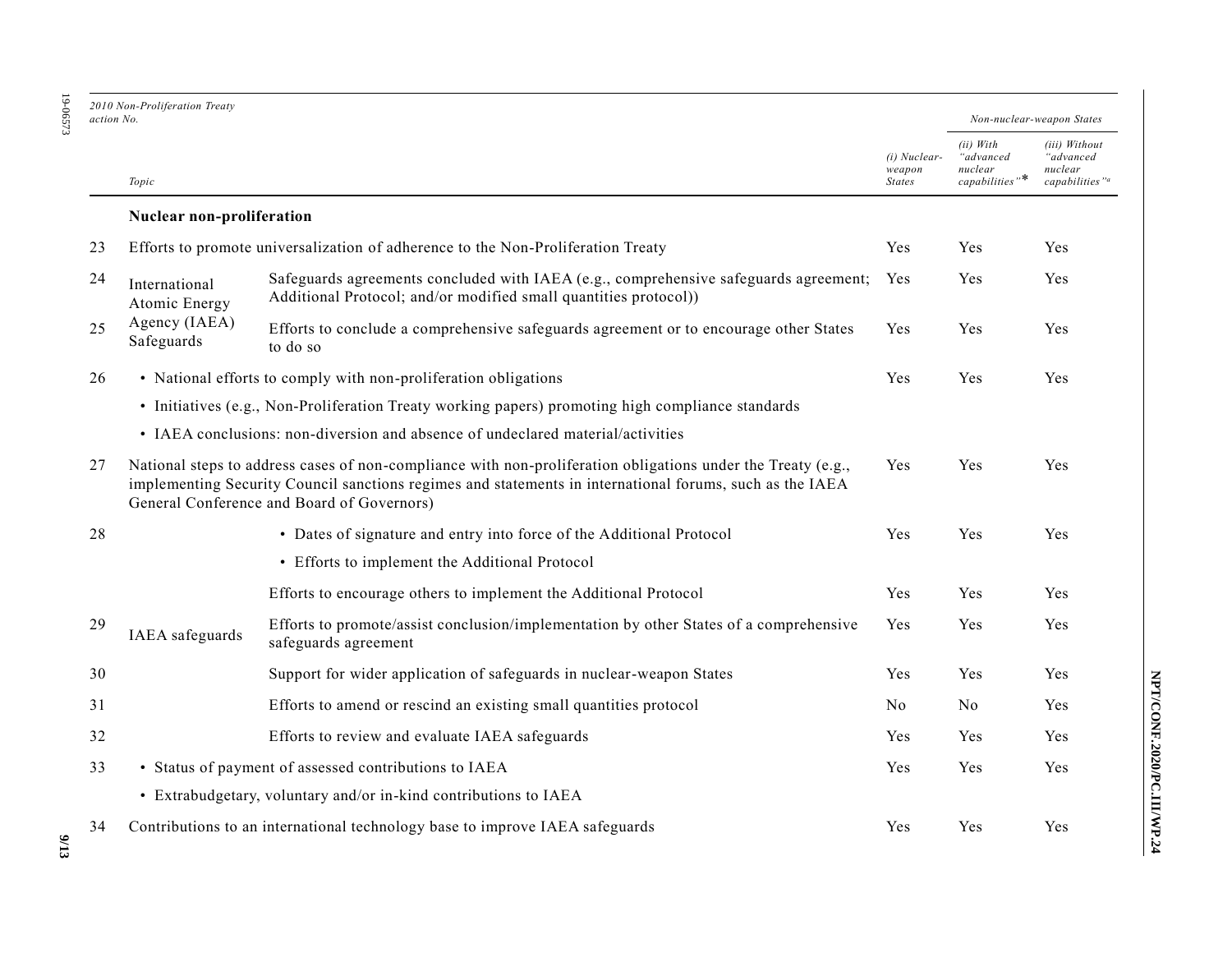| 2010 Non-Proliferation Treaty<br>action No. |                           |                                                                                                                                                                                                                                 |                                         |                                                                             | Non-nuclear-weapon States                                           |
|---------------------------------------------|---------------------------|---------------------------------------------------------------------------------------------------------------------------------------------------------------------------------------------------------------------------------|-----------------------------------------|-----------------------------------------------------------------------------|---------------------------------------------------------------------|
|                                             | Topic                     |                                                                                                                                                                                                                                 | (i) Nuclear-<br>weapon<br><b>States</b> | (ii) With<br>"advanced<br>nuclear<br>$capabilities$ $\cdot\hspace{-1.5mm}*$ | (iii) Without<br>"advanced<br>nuclear<br>capabilities" <sup>a</sup> |
| 35                                          |                           | Efforts in export control regimes, Security Council resolution 1540 (2004) and other<br>arrangements (e.g., legislation or bilateral arrangements) to help ensure that nuclear-<br>related exports do not lead to proliferation | Yes                                     | Yes                                                                         | Yes                                                                 |
| 36                                          | Export control            | Implementation of nuclear export control lists in domestic legislation/regulations                                                                                                                                              | Yes                                     | Yes                                                                         | Yes                                                                 |
| 37                                          |                           | Efforts to show that a recipient State's safeguard/compliance record is considered in<br>making nuclear export decisions                                                                                                        | Yes                                     | Yes                                                                         | Yes                                                                 |
| 38                                          |                           | Support for States' legitimate right to peaceful uses of nuclear energy (e.g., list of States with which nuclear<br>cooperation agreements concluded)                                                                           | Yes                                     | Yes                                                                         | <b>Yes</b>                                                          |
| 39                                          |                           | Key policy criteria considered when determining whether to engage in nuclear cooperation with a State                                                                                                                           | Yes                                     | Yes                                                                         | Yes                                                                 |
| 40                                          |                           | • Efforts to strengthen physical protection of nuclear facilities                                                                                                                                                               | Yes                                     | Yes                                                                         | Yes                                                                 |
|                                             |                           | • Efforts to implement commitments made in Nuclear Security Summit process                                                                                                                                                      |                                         |                                                                             |                                                                     |
| 41                                          |                           | • Summary of efforts to apply IAEA INFCIRC/225/Rev.4 (Corrected)                                                                                                                                                                | Yes                                     | Yes                                                                         | Yes                                                                 |
|                                             |                           | • National reviews of physical protection policies and practices                                                                                                                                                                |                                         |                                                                             |                                                                     |
| 42                                          |                           | • Convention on the Physical Protection of Nuclear Material and its 2005 Amendment: Summary of<br>progress in signing, ratifying and implementing                                                                               | Yes                                     | Yes                                                                         | Yes                                                                 |
|                                             |                           | • Efforts to promote ratification/implementation of the Convention and its 2005 Amendment                                                                                                                                       |                                         |                                                                             |                                                                     |
| 43                                          | Steps taken to implement: |                                                                                                                                                                                                                                 | Yes                                     | Yes                                                                         | Yes                                                                 |
|                                             |                           | • Revised IAEA Code of Conduct on the Safety and Security of Radioactive Sources                                                                                                                                                |                                         |                                                                             |                                                                     |
|                                             |                           | • Guidance on the Import and Export of Radioactive Sources                                                                                                                                                                      |                                         |                                                                             |                                                                     |
| 44                                          | States to do so           | • Efforts to strengthen national capabilities against illicit trafficking of nuclear material – or to assist other                                                                                                              | Yes                                     | Yes                                                                         | Yes                                                                 |
|                                             |                           | • Participation in the Proliferation Security Initiative                                                                                                                                                                        |                                         |                                                                             |                                                                     |
|                                             |                           | • Participation in the Global Initiative to Combat Nuclear Terrorism                                                                                                                                                            |                                         |                                                                             |                                                                     |
|                                             |                           | • Summary of any reports provided in accordance with Security Council resolution 1540 (2004)                                                                                                                                    |                                         |                                                                             |                                                                     |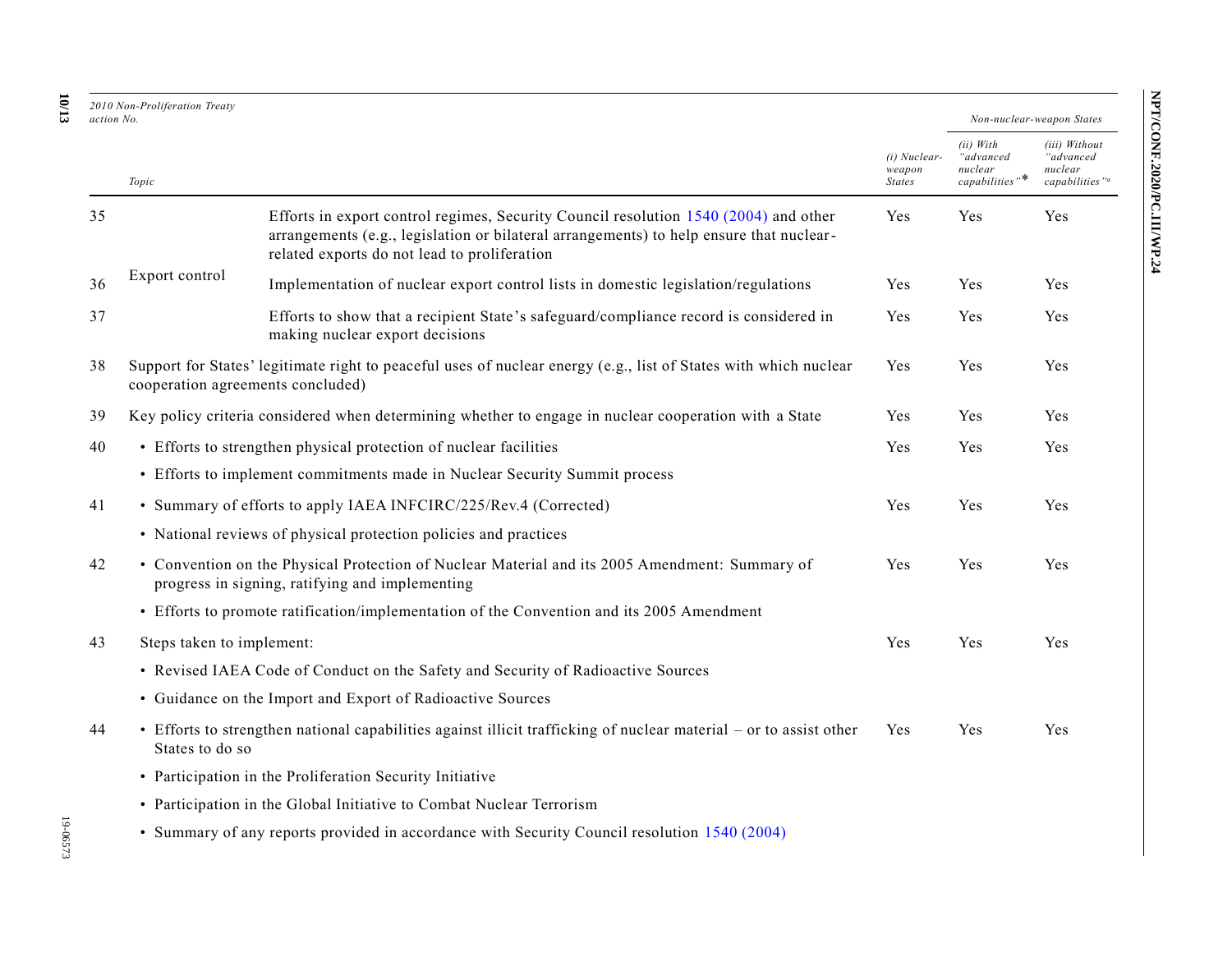| 2010 Non-Proliferation Treaty |  |
|-------------------------------|--|
| action No.                    |  |

| ۵  |  |
|----|--|
|    |  |
|    |  |
| Ξ  |  |
| с  |  |
|    |  |
| ŗ. |  |
|    |  |

| (i) Nuclear-<br>weapon<br><b>States</b><br>Yes<br>Yes                                                   | (ii) With<br>"advanced<br>nuclear<br>$capabilities$ "*<br>Yes<br>Yes | (iii) Without<br>"advanced<br>nuclear<br>capabilities" <sup>a</sup><br>Yes<br>Yes |
|---------------------------------------------------------------------------------------------------------|----------------------------------------------------------------------|-----------------------------------------------------------------------------------|
|                                                                                                         |                                                                      |                                                                                   |
|                                                                                                         |                                                                      |                                                                                   |
|                                                                                                         |                                                                      |                                                                                   |
|                                                                                                         |                                                                      |                                                                                   |
|                                                                                                         |                                                                      |                                                                                   |
|                                                                                                         |                                                                      |                                                                                   |
| • Summary of support for IAEA programmes relevant to these actions, including relevant work of the IAEA |                                                                      |                                                                                   |
|                                                                                                         |                                                                      |                                                                                   |
| Yes                                                                                                     | Yes                                                                  | Yes                                                                               |
| Yes                                                                                                     | Yes                                                                  | Optional                                                                          |
| Yes                                                                                                     | Yes                                                                  | Yes                                                                               |
| Yes                                                                                                     | Yes                                                                  | Yes                                                                               |
| Yes                                                                                                     | Yes                                                                  | Optional                                                                          |
|                                                                                                         |                                                                      |                                                                                   |
| Yes                                                                                                     | Yes                                                                  | Yes                                                                               |
|                                                                                                         |                                                                      |                                                                                   |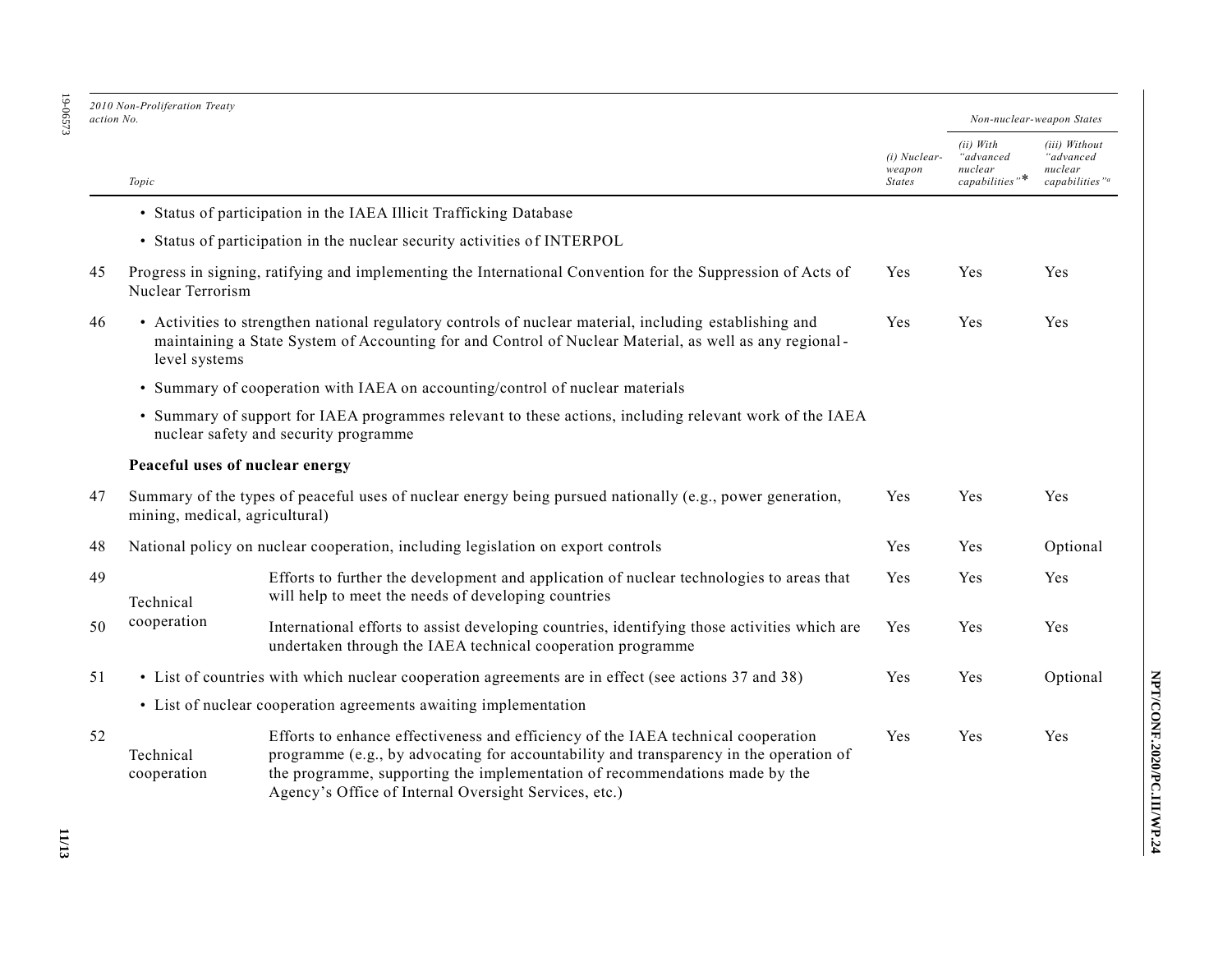| action No. | 2010 Non-Proliferation Treaty |                                                                                                                                                                                                                                                                                                                                      |                                         |                                                        | Non-nuclear-weapon States                                           |
|------------|-------------------------------|--------------------------------------------------------------------------------------------------------------------------------------------------------------------------------------------------------------------------------------------------------------------------------------------------------------------------------------|-----------------------------------------|--------------------------------------------------------|---------------------------------------------------------------------|
|            | Topic                         |                                                                                                                                                                                                                                                                                                                                      | (i) Nuclear-<br>weapon<br><b>States</b> | (ii) With<br>"advanced<br>nuclear<br>$capabilities$ "* | (iii) Without<br>"advanced<br>nuclear<br>capabilities" <sup>a</sup> |
| 53         |                               | • Efforts in IAEA Board of Governors Technical Assistance and Cooperation<br>Committee                                                                                                                                                                                                                                               | Yes                                     | Yes                                                    | Optional                                                            |
|            |                               | • Efforts to strengthen the IAEA technical cooperation programme, including through<br>any voluntary financial or in-kind contributions                                                                                                                                                                                              |                                         |                                                        |                                                                     |
| 54         |                               | Rate of attainment on assessed voluntary contributions to the Technical Cooperation<br>Fund                                                                                                                                                                                                                                          | Yes                                     | Yes                                                    | Yes                                                                 |
| 55         |                               | Any voluntary contributions to the IAEA Peaceful Uses Initiative or other extrabudgetary<br>contributions to IAEA                                                                                                                                                                                                                    | Yes                                     | Yes                                                    | Yes                                                                 |
| 56         |                               | Efforts with regard to capacity-building and human resource development on peaceful<br>uses of nuclear energy                                                                                                                                                                                                                        | Yes                                     | Yes                                                    | Yes                                                                 |
| 57         |                               | Title and date of key national legislation on peaceful uses of nuclear energy                                                                                                                                                                                                                                                        | Yes                                     | Yes                                                    | Yes                                                                 |
| 58         |                               | Efforts to develop multilateral approaches to the nuclear fuel cycle                                                                                                                                                                                                                                                                 | Yes                                     | Yes                                                    | Optional                                                            |
| 59         |                               | • Status vis-à-vis the Convention on Nuclear Safety, the Convention on Early<br>Notification of a Nuclear Accident, the Convention on Assistance in the Case of a<br>Nuclear Accident or Radiological Emergency and the Joint Convention on the Safety<br>of Spent Fuel Management and on the Safety of Radioactive Waste Management | Yes                                     | Yes                                                    | Yes                                                                 |
|            | Nuclear safety                | • Status vis-à-vis the International Convention for the Suppression of Acts of Nuclear<br>Terrorism and the Convention on the Physical Protection of Nuclear Material and its<br>2005 Amendment could be reiterated (see actions 42 and 45)                                                                                          |                                         |                                                        |                                                                     |
| 60         |                               | • How international best practices on nuclear safety and security have been<br>implemented nationally                                                                                                                                                                                                                                | Yes                                     | Yes                                                    | Yes                                                                 |
|            |                               | • Any contributions to the IAEA Safety Standards Series, IAEA Nuclear Security<br>Series and review meetings of the Convention on Nuclear Safety and the Joint<br>Convention on the Safety of Spent Fuel Management and on the Safety of<br>Radioactive Waste Management                                                             |                                         |                                                        |                                                                     |

#### **12 /13**